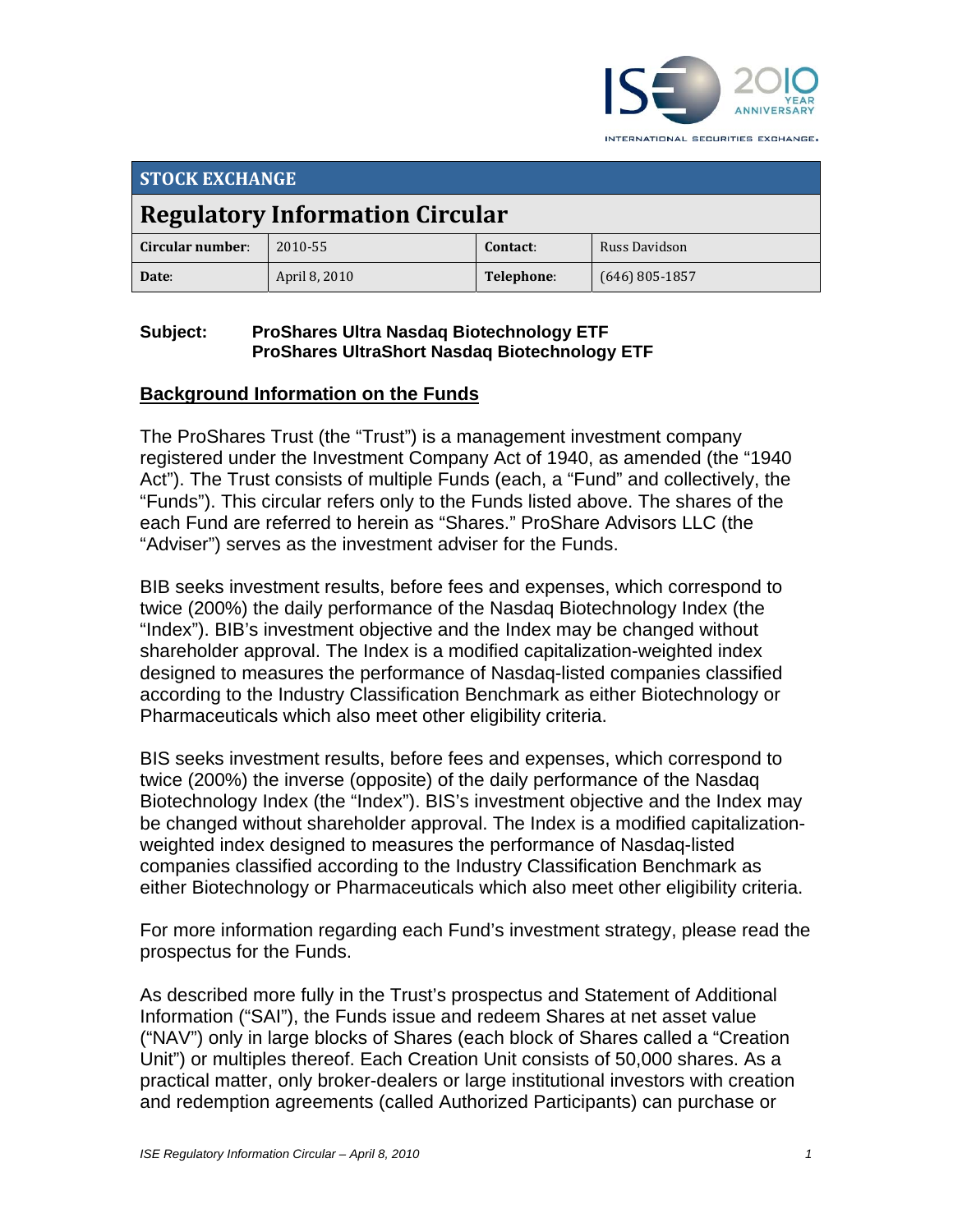

redeem these Creation Units. Except when aggregated in Creation Units, the Shares may not be redeemed with the Fund.

Dividends from net investment income, if any, are declared and paid at least annually by each Fund. Distributions of net realized securities gains, if any, generally are declared and paid once a year, but the Trust may make distributions on a more frequent basis for each Fund.

Shares are held in book-entry form, which means that no Share certificates are issued. The Depository Trust Company or its nominee is the record owner of all outstanding Shares of the Funds and is recognized as the owner of all Shares for all purposes.

The NAV per Share for each Fund is computed by dividing the value of the net assets of the Fund (i.e., the value of its total assets less total liabilities) by the total number of Shares outstanding. Expenses and fees are accrued daily and taken into account for purposes of determining NAV. The NAV per Share of the Fund will be determined as of the close of trading (normally, 4:00 p.m. Eastern Time ("ET")) on each day that the Exchange is open for business (a "Business Day").

The registration statement for the Funds describes the various fees and expenses for the Funds' Shares. For a more complete description of the Funds and the underlying indexes, visit the Funds' website at www.ProShares.com.

### **Principal Risks**

Interested persons are referred to the discussion in the prospectus for the Funds of the principal risks of an investment in the Funds. These include: biotechnology risk, leverage risk, concentration risk, correlation and compounding risk, counterparty risk, early close/late close/trading halt risk, equity and market risk, inverse correlation risk, liquidity risk, market price variance risk, non-diversification risk, and portfolio turnover risk.

### **Purchases and Redemptions in Creation Unit Size**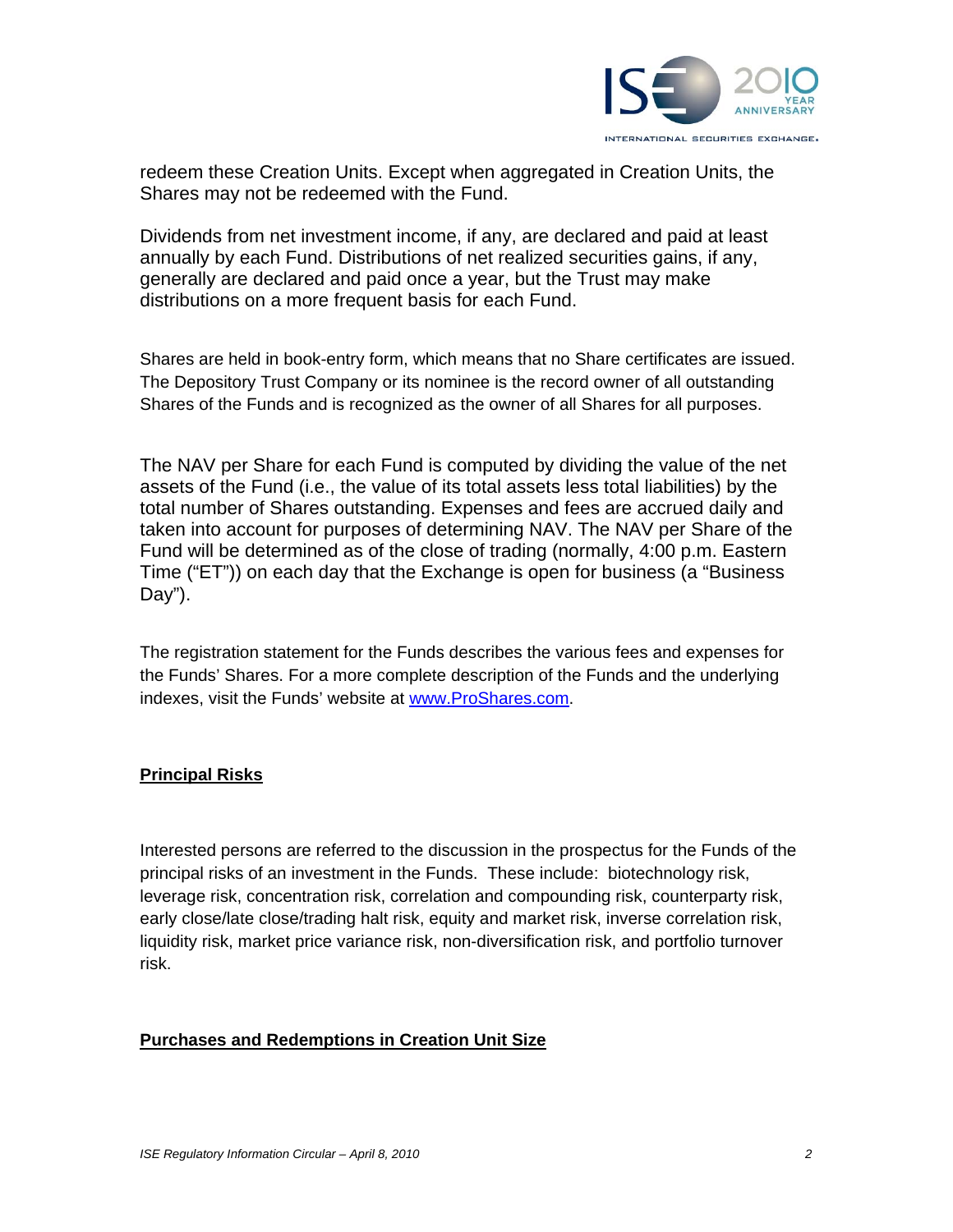

Equity Electronic Access Members ("Equity EAMs") are hereby informed that procedures for purchases and redemptions of Shares in Creation Units are described in the Trust's Prospectus and SAI and that Shares are not individually redeemable but are redeemable only in Creation Unit aggregations or multiples thereof.

## **Exchange Rules Applicable to Trading in the Shares**

The Shares are considered equity securities, thus rendering trading in the Shares subject to the Exchange's existing rules governing the trading of equity securities.

### **Continuous Offering**

The method by which Creation Unit Aggregations of shares are created and traded may raise certain issues under applicable securities laws. Because new Creation Unit Aggregations of shares are issued and sold by the each Fund on an ongoing basis, at any point a "distribution," as such term is used in the Securities Act, may occur. Broker-dealers and other persons are cautioned that some activities on their part may, depending on the circumstances, result in their being deemed participants in a distribution in a manner which could render them statutory underwriters and subject them to the prospectus delivery requirement and liability provisions of the Securities Act.

For example, a broker-dealer firm or its client may be deemed a statutory underwriter if it takes Creation Unit Aggregations after placing an order with the Distributor, breaks them down into constituent shares, and sells such shares directly to customers, or if it chooses to couple the creation of a supply of new shares with an active selling effort involving solicitation of secondary market demand for shares. A determination of whether one is an underwriter for purposes of the Securities Act must take into account all the facts and circumstances pertaining to the activities of the broker-dealer or its client in the particular case, and the examples mentioned above should not be considered a complete description of all the activities that could lead to a categorization as an underwriter.

Broker-dealer firms should also note that dealers who are not "underwriters" but are effecting transactions in shares, whether or not participating in the distribution of shares, generally are required to deliver a prospectus. This is because the prospectus delivery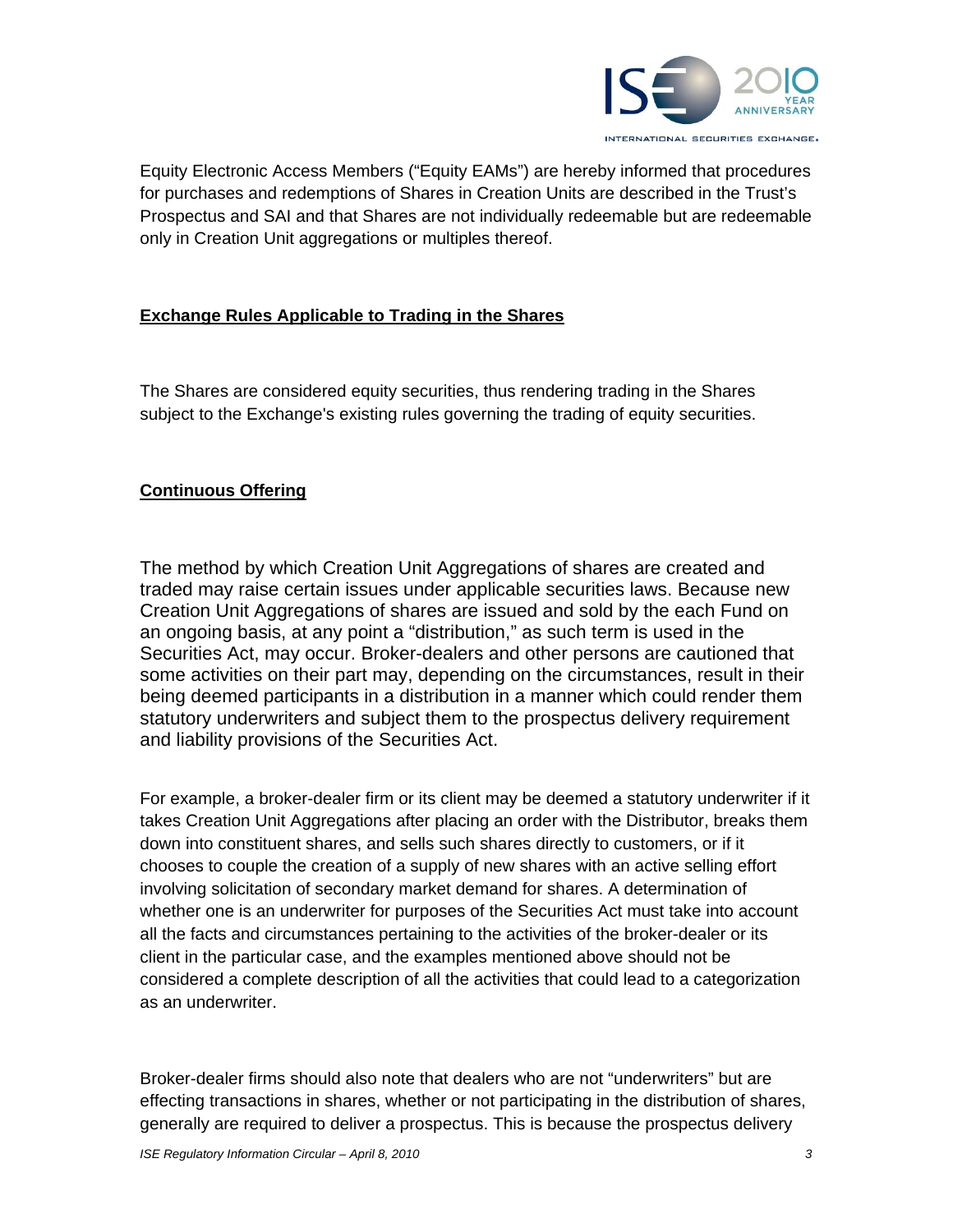

exemption in Section 4(3) of the Securities Act is not available in respect of such transactions as a result of Section 24(d) of the 1940 Act. Firms that incur a prospectus delivery obligation with respect to shares of each Fund are reminded that, pursuant to Rule 153 under the Securities Act, a prospectus delivery obligation under Section 5(b)(2) of the Securities Act owed to an exchange member in connection with a sale on the Listing Exchange is satisfied by the fact that the prospectus is available at the Listing Exchange upon request. The prospectus delivery mechanism provided in Rule 153 is only available with respect to transactions on an exchange.

## **Trading Hours**

Trading in the Shares on ISE is on a UTP basis and is subject to ISE equity trading rules. The Shares will trade from 8:00 a.m. until 8:00 p.m. Eastern Time. Equity EAMs trading the Shares during the Extended Market Sessions are exposed to the risk of the lack of the calculation or dissemination of underlying index value or intraday indicative value ("IIV"). For certain derivative securities products, an updated underlying index value or IIV may not be calculated or publicly disseminated in the Extended Market hours. Since the underlying index value and IIV are not calculated or widely disseminated during Extended Market hours, an investor who is unable to calculate implied values for certain derivative securities products during Extended Market hours may be at a disadvantage to market professionals.

## **Trading Halts**

ISE will halt trading in the Shares in accordance with ISE Rule 2101(a)(2)(iii). The grounds for a halt under this Rule include a halt by the primary market because it stops trading the Shares and/or a halt because dissemination of the IIV or applicable currency spot price has ceased, or a halt for other regulatory reasons. In addition, ISE will stop trading the Shares if the primary market de-lists the Shares.

### **Suitability**

Trading in the Shares on ISE will be subject to the provisions of ISE Rule 2123(l). Members recommending transactions in the Shares to customers should make a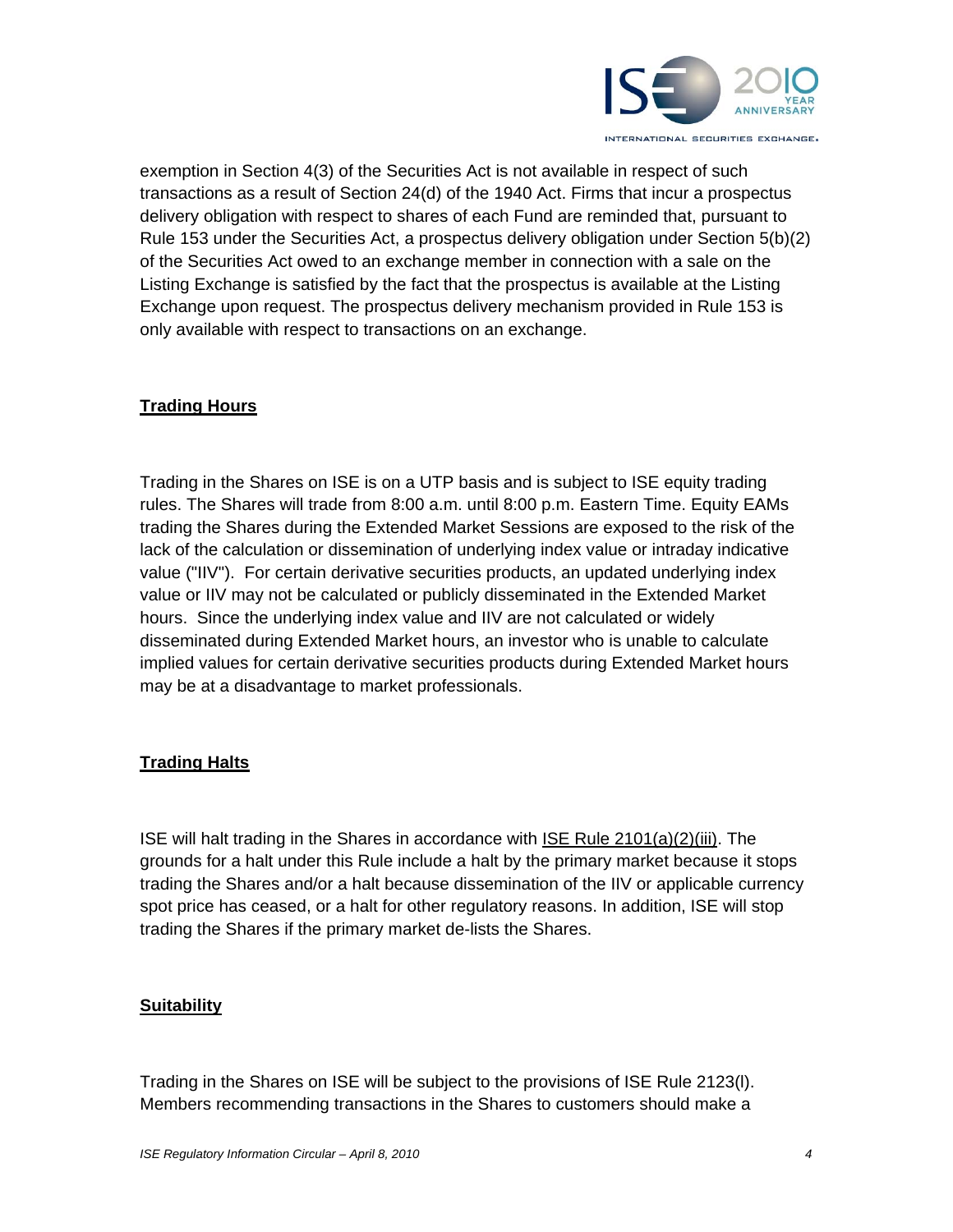

determination that the recommendation is suitable for the customer. In addition, members must possess sufficient information to satisfy the "know your customer" obligation that is embedded in ISE Rule 2123(l).

Equity EAMs also should review FINRA Notice to Members 03-71 for guidance on trading these products. The Notice reminds members of their obligations to: (1) conduct adequate due diligence to understand the features of the product; (2) perform a reasonable-basis suitability analysis; (3) perform customer-specific suitability analysis in connection with any recommended transactions; (4) provide a balanced disclosure of both the risks and rewards associated with the particular product, especially when selling to retail investors; (5) implement appropriate internal controls; and (6) train registered persons regarding the features, risk and suitability of these products.

## **Delivery of a Prospectus**

Pursuant to federal securities laws, investors purchasing Shares must receive a prospectus prior to or concurrently with the confirmation of a transaction. Investors purchasing Shares directly from the Fund (by delivery of the Deposit Amount) must also receive a prospectus.

Prospectuses may be obtained through the Distributor or on the Fund's website. The Prospectus does not contain all of the information set forth in the registration statement (including the exhibits to the registration statement), parts of which have been omitted in accordance with the rules and regulations of the SEC. For further information about the Fund, please refer to the Trust's registration statement.

## **Exemptive, Interpretive and No-Action Relief Under Federal Securities Regulations**

The SEC has issued exemptive, interpretive, or no-action relief from certain provisions of rules under the Securities Exchange Act of 1934 (the "Act") regarding trading in the above mentioned exchange traded Funds.

### **Regulation M Exemptions**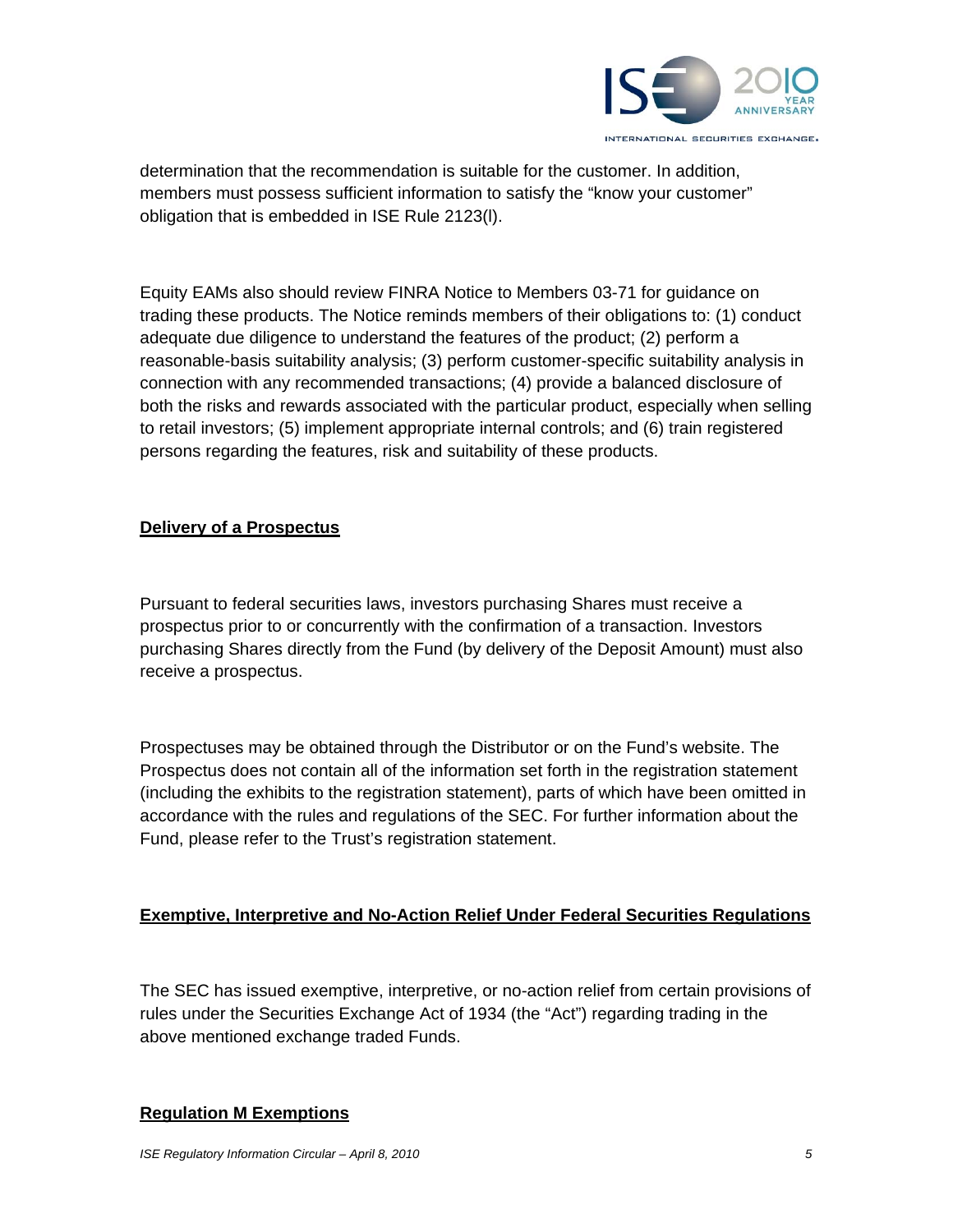

Generally, Rules 101 and 102 of Regulation M prohibit any "distribution participant" and its "affiliated purchasers" from bidding for, purchasing, or attempting to induce any person to bid for or purchase any security which is the subject of a distribution until after the applicable restricted period, except as specifically permitted in Regulation M. The provisions of the Rules apply to underwriters, prospective underwriters, brokers, dealers, and other persons who have agreed to participate or are participating in a distribution of securities.

The Commission issued a No-Action Letter by which persons participating in a distribution of shares of a fund may engage in secondary market transactions in such shares during their participation in such a distribution, despite the requirements of from Rule 101 under Regulation M. In addition, the SEC has permitted persons who may be deemed to be participating in the distribution of shares of a fund (i) to purchase securities for the purpose of purchasing creation unit aggregations of fund shares and (ii) to tender securities for redemption in Creation Unit Aggregations. Further, the Commission has clarified that the tender of fund shares to the Fund for redemption does not constitute a bid for or purchase of any of the Funds' securities during the restricted period of Rule 101. The Commission has issued a No-Action Letter to paragraph (e) of Rule 102 under Regulation M which allow the redemption of fund shares in creation unit aggregations during the continuous offering of shares.

## **Customer Confirmations for Creation or Redemption of Fund Shares (SEC Rule 10b-10)**

Broker–dealers who handle purchases or redemptions of Fund shares in Creation Units for customers will be permitted to provide such customers with a statement of the number of Creation Unit Aggregations created or redeemed without providing a statement of the identity, number and price of shares of the individual securities tendered to the Fund for purposes of purchasing creation unit aggregations ("Deposit Securities") or the identity, number and price of shares to be delivered by the Trust to the redeeming holder ("Redemption Securities"). The composition of the securities required to be tendered to the Fund for creation purposes and of the securities to be delivered on redemption will be disseminated each business day and will be applicable to requests for creations or redemption, as the case may be, on that day. This exemptive relief under Rule 10b-10 with respect to creations and redemptions is subject to the following conditions: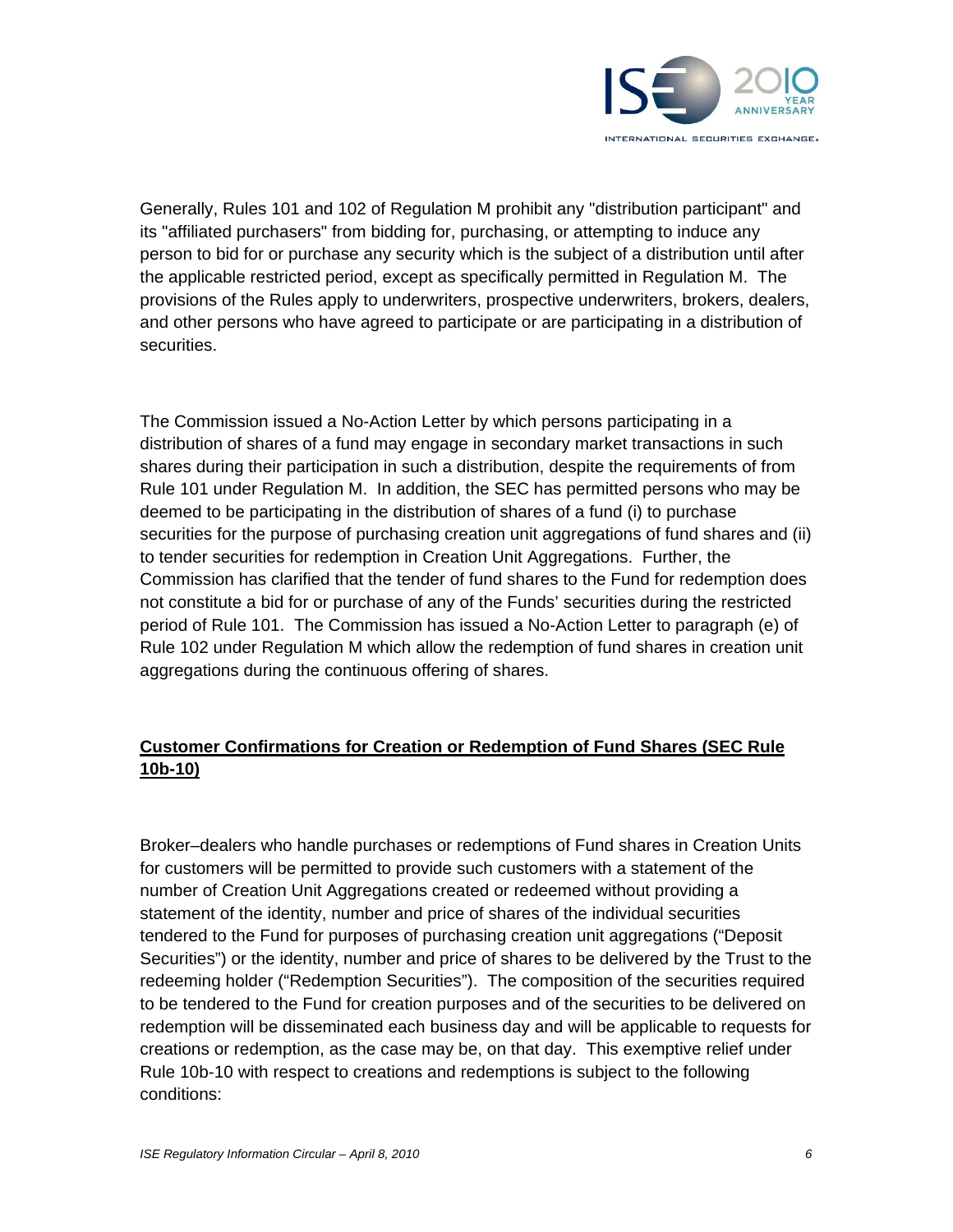

- 1) Confirmations to customers engaging in creations or redemptions must state that all information required by Rule 10b-10 will be provided upon request;
- 2) Any such request by a customer for information required by Rule 10b-10 will be filed in a timely manner, in accordance with Rule 10b-10(c);
- 3) Except for the identity, number and price of shares of the component securities of the Deposit Securities and Redemption Securities, as described above, confirmations to customers must disclose all other information required by Rule 10b-10(a).

## **SEC Rule 14e-5**

The Commission has permitted any person acting as a dealer-manager of a tender offer for a component security of fund (1) to redeem fund shares in creation unit aggregations from the issuer that may include a security subject to such tender offer and (2) to purchase fund shares during such tender offer. In addition, a No-Action has been issued under Rule 14e-5 states that if a broker-dealer acting as a dealer-manager of a tender offer for a security of the Fund purchases or arranges to purchase such securities in the secondary market for the purpose of tendering such securities to purchase one or more creation unit aggregations of shares, it must be made in conformance with the following:

- i. such bids or purchases are effected in the ordinary course of business, in connection with a basket of 20 or more securities in which any security that is the subject of a distribution, or any reference security, does not comprise more than 5% of the value of the basket purchased; or
- ii. purchases are effected as adjustments to such basket in the ordinary course of business as a result of a change in the composition of the underlying index; and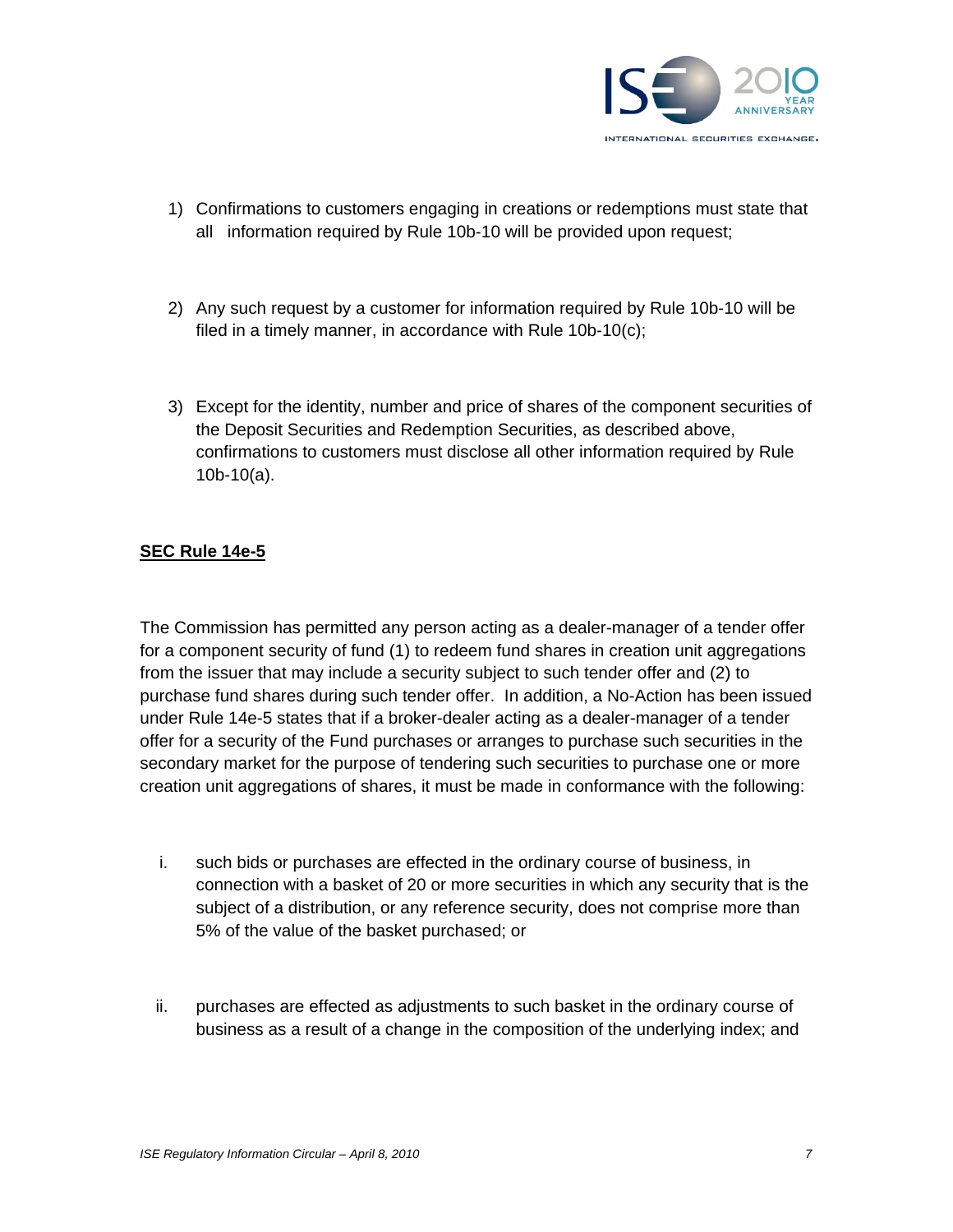

iii. such bids or purchases are not affected for the purpose of facilitating such tender offer.

#### **Section 11(d)(1); SEC Rules 11d1-1 and 11d1-2**

Section 11(d)(1) of the Act generally prohibits a person who is both a broker and a dealer from effecting any transaction in which the broker-dealer extends credit to a customer on any security which was part of a new issue in the distribution of which he participated as a member of a selling syndicate or group within thirty days prior to such transaction. The Commission has clarified that Section 11(d)(1) does not apply to broker-dealers that are not authorized participants (and, therefore, do not create creation unit aggregations) that engage in both proprietary and customer transactions in shares of a fund in the secondary market, and for broker-dealer authorized participants that engage in creations of creation unit aggregations. This relief is subject to specific conditions, including the condition that such broker-dealer (whether or not an authorized participant) does not, directly or indirectly, receive from the fund complex any payment, compensation or other economic incentive to promote or sell the shares of a fund to persons outside the fund complex, other than non-cash compensation permitted under NASD Rule 2830 (I)(5)(A), (B) or (C). See letter dated November 22, 2005 from Brian A Bussey, Assistant Chief Counsel, SEC Division of Market Regulation, to Barclays Global Investors, N.A., dated November 22, 2005. The Commission has issued a No-Action Letter under Section 11(d)(1) of the Act states that broker-dealers may treat shares of a fund, for purposes of Rule 11d1-2, as "securities issued by a registered open-end investment company as defined in the Investment Company Act" and thereby extend credit or maintain or arrange for the extension or maintenance of credit on shares that have been owned by the persons to whom credit is provided for more than 30 days, in reliance on the exemption contained in the rule.

### **SEC Rule 15c1-5 and 15c1-6**

The Commission has issued a No-Action letter with respect to Rule 15c1-5 and Rule 15c1-6 as to the required disclosure of control by a broker or dealer with respect to creations and redemptions of fund shares and secondary market transactions therein.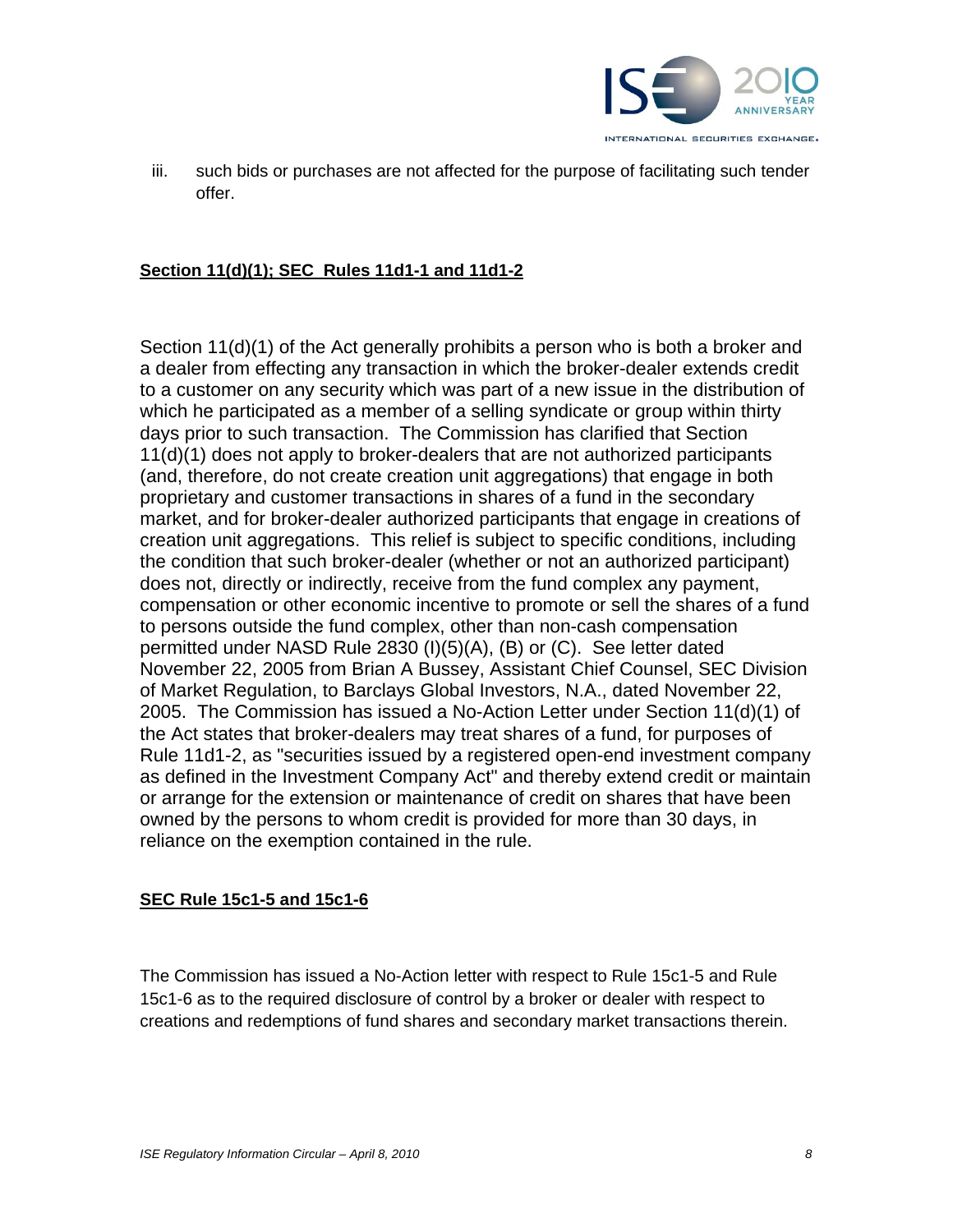

**This Regulatory Information Circular is not a statutory Prospectus. Equity EAMs should consult the Trust's Registration Statement, SAI, Prospectus and the Fund's website for relevant information.**